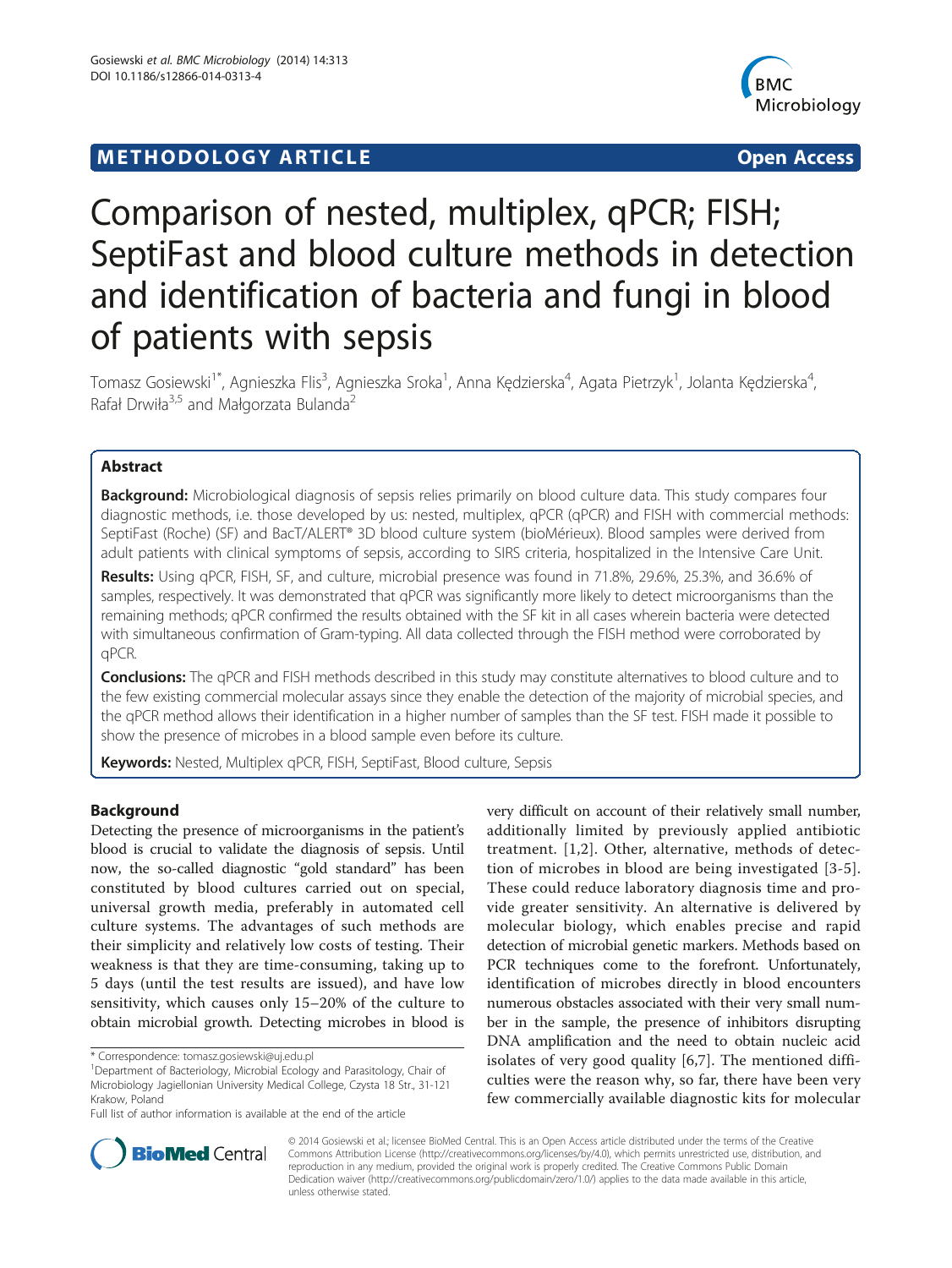diagnosis of sepsis, such as, SeptiFast (Roche), SeptiTest (Molzym), or VYOO (SIRS-Lab) [\[8\]](#page-6-0). As an alternative to nucleic acid amplification methods, FISH (Fluorescent In Situ Hybridization) could be employed. Up to now, it has been applied only with blood samples following culture, which entails the necessity to wait for multiplication of microorganisms [[9,10](#page-6-0)]. In the literature, there are reports on the use of a method based on the detection of microbial proteins which allows to detect the species, i.e. MALDI-TOF MS (matrix-assisted laser desorption/ ionization-time-of-flight mass spectrometry) and its commercial counterpart, Sepsityper (Bruker Daltonics), which, however, requires prior culture of the microorganism [\[11\]](#page-6-0).

In blood infection treatment, the most important and most difficult issue determining the effectiveness of therapy and, consequently, the cost and duration of hospitalization, is the diagnosis of causes of infection. Rapid and modern diagnosis of sepsis requires application of methods that enable the detection of microorganisms directly from the patient's blood sample within a few hours, which will increase the chances of the patient's survival [[12](#page-6-0)].

This study presents the results of laboratory tests on comparison of the efficacy of four methods for detecting the presence of microorganisms in the blood of adult patients with clinical symptoms of sepsis according to SIRS (systemic inflammatory response syndrome) criteria, i.e.: SeptiFast (Roche) (SF), nested, multiplex, qPCR (qPCR) [[13\]](#page-6-0), FISH [\[14](#page-6-0)] and blood culture using the BacT/ ALERT 3D system (bioMérieux).

#### Results

## Analysis of patients' blood samples using methods: nested, multiplex, qPCR (qPCR), FISH, SeptiFast (SF) (Roche), and microbiological blood culture

71 blood samples taken from patients with clinical symptoms of sepsis were tested by applying the developed methods (qPCR and FISH) and a commercial SF kit and with the use of BacT/ALERT<sup>®</sup> 3D blood culture (bio-Mérieux). The application of qPCR enabled to increase the percentage of positive results to 71.8% in comparison with 36.6% in the case of culture. A lower percentage of positive results was also recorded for SF (25.3%) and FISH (29.6%) compared with the one obtained using qPCR (Table [1\)](#page-2-0).

The developed qPCR method enabled to corroborate the results obtained with the use of the SF kit in all cases in which bacteria were detected with simultaneous confirmation of Gram-typing. Two results for fungi were not supported (*C. albicans* and *A. fumigatus*).

Neither qPCR nor SF confirmed positive results of blood culture in the same 6 samples (Table [1\)](#page-2-0). All results gathered with the use of FISH (Figure [1](#page-4-0)) were confirmed by qPCR (Table [1\)](#page-2-0).

It was demonstrated that qPCR shows the presence of microorganisms in blood significantly more frequently that culturing, FISH, or SF ( $p < 0.0001$ ;  $Q = 52.15385$ ). No significant differences between the remaining methods were determined.

In all 71 samples, amplification signal was obtained for the beta-actin gene, confirming that there was no inhibition of the amplification reaction. The applied negative controls in the form of DNA from sterile blood did not give an amplification signal.

#### **Discussion**

An alternative to the classic diagnosis of sepsis by means of blood cultures is necessary. From the point of view of a physician and the quality of care of the patient with a blood infection, it is essential to get a microbiological confirmation of sepsis as quickly as possible. Unfortunately, blood cultures frequently require as long as several days of waiting for the results, and the outcome is often a false negative [[15](#page-6-0)]. The methods developed by our team: nested, multiplex, qPCR [[13](#page-6-0)] and FISH [[14](#page-6-0)] were used to attempt to diagnose sepsis in blood samples of adult patients with its clinical symptoms and compared with the effectiveness of the commercial SeptiFast kit (Roche) and the BacT/ALERT 3D blood culture system (bioMérieux).

The percentage of positive results obtained using qPCR amounted to 71.8%, while the other methods, i.e. culture, FISH and SF, gave 36.2%, 29.6%, and 25.3%, respectively, and were significantly lower in comparison with qPCR (Table [1\)](#page-2-0). qPCR enabled Gram-typing of bacteria, however, contrary to SF, did not make it possible to determine the species.

Such a high result for qPCR may suggest that there has been contamination, especially since nested amplification was employed, however, negative control was used in every case and it always gave a negative result. Moreover, we obtained very similar data during the testing of blood samples derived from children, in which qPCR allowed to achieve a proportion of positive results amounting to 69.6% [[13](#page-6-0)]. Additionally, used primers specific to 16S rRNA sequences which could detect most bacteria species what could be the reason of high percentage of positive results. All blood samples came from patients with clinical symptoms of sepsis, which may suggest that, in the majority of cases, bacteremia or fungemia occurred, but it was impossible to detect them with the use of the remaining methods. The developed qPCR was based on 16S rDNA and 18S rDNA sequence-specific primers; hence, it allowed the identification of most species of bacteria and fungi, whereas the reference SF method enabled the detection of only over a dozen selected microbial species [\[16](#page-6-0)]. It is possible that the available methods of microbiological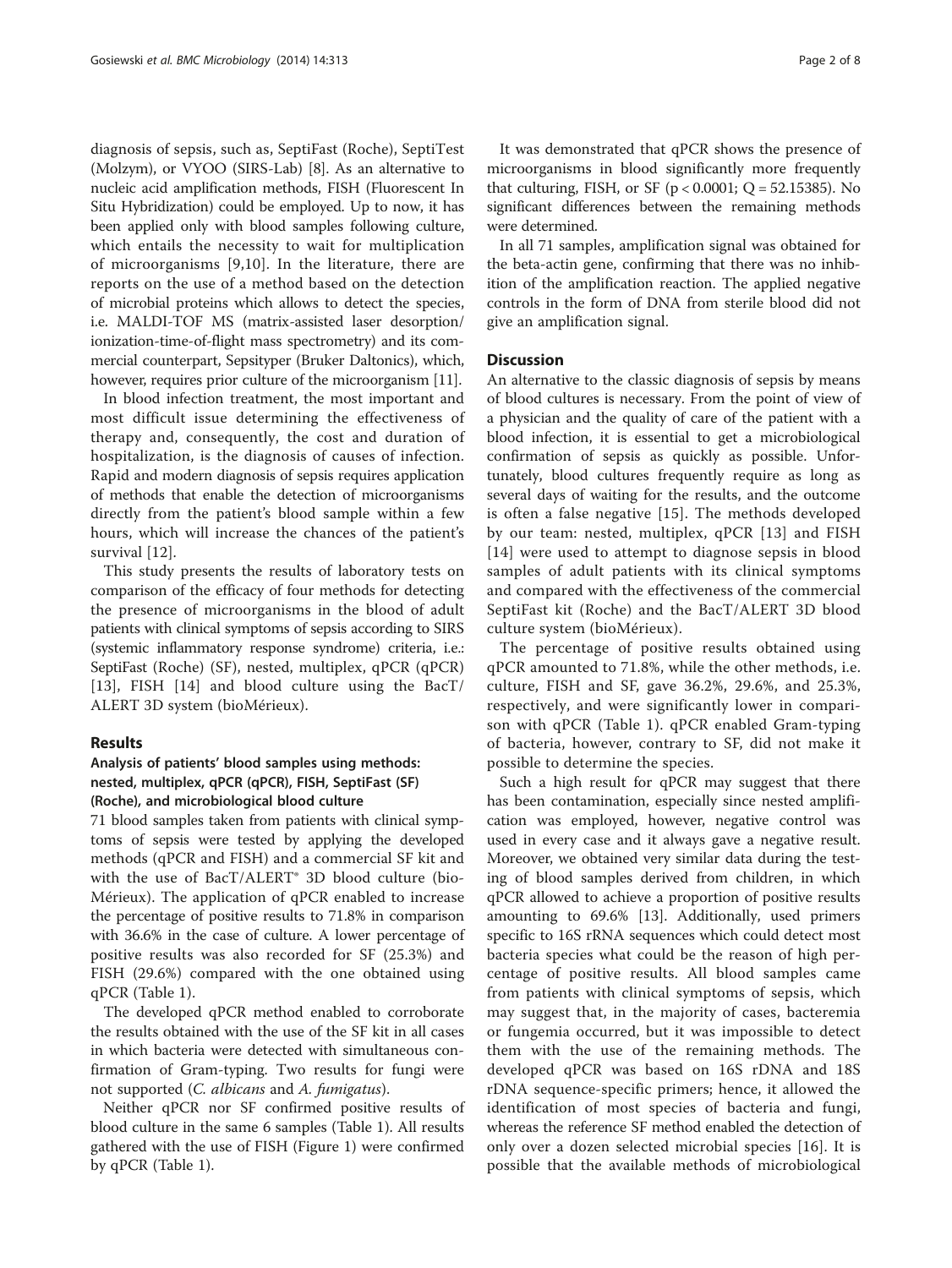<span id="page-2-0"></span>

| Table 1 Comparison of the results obtained from blood of patients with clinical symptoms of sepsis by the method of  |
|----------------------------------------------------------------------------------------------------------------------|
| blood culture, the nested multiplex gPCR, FISH and SeptiFast (Roche) methods and the internal inhibition control for |
| the β-actin gene                                                                                                     |

| $(n = 71)$     | <b>Blood culture</b> |                  | Nested multiplex qPCR |       | <b>SeptiFast</b>            | <b>FISH</b>           | βactin    |                  |
|----------------|----------------------|------------------|-----------------------|-------|-----------------------------|-----------------------|-----------|------------------|
|                |                      | Gram<br>positive | Gram<br>negative      | Yeast | <b>Filamentous</b><br>fungi | (Roche)               |           | gene             |
| $\mathbf{1}$   |                      |                  |                       |       |                             |                       |           | $\boldsymbol{+}$ |
| $\sqrt{2}$     |                      |                  |                       |       |                             |                       |           |                  |
| 3              | S. warneri           |                  |                       |       |                             |                       |           |                  |
| $\overline{4}$ |                      |                  |                       |       |                             |                       |           |                  |
| 5              | S. epidermidis       | $\! +$           |                       |       |                             | CoNS                  | $\! + \!$ |                  |
| 6              |                      |                  | $\! +$                |       |                             |                       |           | $+$              |
| 7              | S. haemolyticus      | $\boldsymbol{+}$ |                       |       |                             |                       | $^{+}$    |                  |
| 8              |                      |                  |                       |       |                             |                       |           | $\! + \!$        |
| 9              | S. epidermidis       | $\! +$           | $\! + \!\!\!\!$       |       |                             | CoNS                  | $^+$      |                  |
| 10             |                      |                  |                       |       |                             |                       |           | $^{+}$           |
| 11             |                      |                  | $\! + \!\!\!\!$       |       |                             |                       |           |                  |
| 12             |                      |                  | $+$                   |       |                             |                       |           | $^{+}$           |
| 13             | E. cloacae           |                  |                       |       |                             | E. cloacae/aerogrenes |           | $^{+}$           |
| 14             | P. aeruginosa        |                  | $^{+}$                |       |                             |                       | $\! + \!$ |                  |
| 15             | S. haemolyticus      | $\boldsymbol{+}$ |                       |       |                             | Staphylococcus. spp   | $\! + \!$ | $\! + \!\!\!\!$  |
| 16             |                      |                  | $^{+}$                |       |                             |                       |           | $^{+}$           |
| 17             |                      |                  | $\! + \!$             |       |                             |                       |           | $\! + \!$        |
| 18             | S. hominis           | $\! +$           |                       |       |                             |                       | $\! + \!$ |                  |
| 19             |                      |                  | $\! + \!$             |       |                             |                       |           | $^{+}$           |
| 20             |                      |                  |                       |       |                             |                       |           |                  |
| 21             |                      |                  | $\! +$                |       |                             | E. cloacae/aerogrenes |           | $\! + \!\!\!\!$  |
| 22             |                      |                  |                       |       |                             |                       |           | $\! + \!$        |
| 23             |                      |                  |                       |       |                             |                       |           | $\! + \!$        |
| 24             |                      |                  | $\! + \!\!\!\!$       |       |                             |                       |           | $\! + \!\!\!\!$  |
| 25             |                      |                  | $\! + \!$             |       |                             | E. cloacae/aerogrenes | $^+$      | $^{+}$           |
| 26             |                      |                  |                       |       |                             |                       |           |                  |
| 27             |                      |                  | $\boldsymbol{+}$      |       |                             |                       |           | $\! + \!\!\!\!$  |
| 28             | S. haemolyticus      | $\boldsymbol{+}$ |                       |       |                             | CoNS                  | $^{+}$    | $^{+}$           |
| 29             |                      |                  |                       |       |                             |                       |           |                  |
| $30\,$         |                      |                  | $\! + \!\!\!\!$       |       |                             | E. cloacae/aerogrenes |           | $+$              |
| 31             |                      |                  | $\! + \!\!\!\!$       |       |                             |                       |           | $\! + \!\!\!\!$  |
| 32             |                      |                  |                       |       |                             | K. pneumoniae/oxytoca |           | $^{+}$           |
| 33             |                      |                  | $\! + \!\!\!\!$       |       |                             |                       |           | $+$              |
| 34             | E. faecium           | $^{+}$           | $\! + \!\!\!\!$       |       |                             | E. faecium            | $+$       | $\! + \!\!\!\!$  |
| 35             | S. mitis             | $+$              |                       |       |                             | Streptococcus. spp    | $^{+}$    | $+$              |
| 36             | S. hominis           |                  | $^{+}$                |       |                             |                       | $^{+}$    | $^{+}$           |
| 37             | S. haemolyticus      |                  |                       |       |                             |                       |           |                  |
| 38             |                      |                  | $+$                   |       |                             |                       |           |                  |
| 39             | P. aeruginosa        |                  | $^{+}$                |       |                             | P. aeruginosa         | $\! + \!$ | $+$              |
| 40             |                      |                  | $+$                   |       |                             |                       |           | $\! + \!\!\!\!$  |
| 41             |                      |                  | $^{+}$                |       |                             | A. fumigatus          |           | $^{+}$           |
|                |                      |                  |                       |       |                             |                       |           |                  |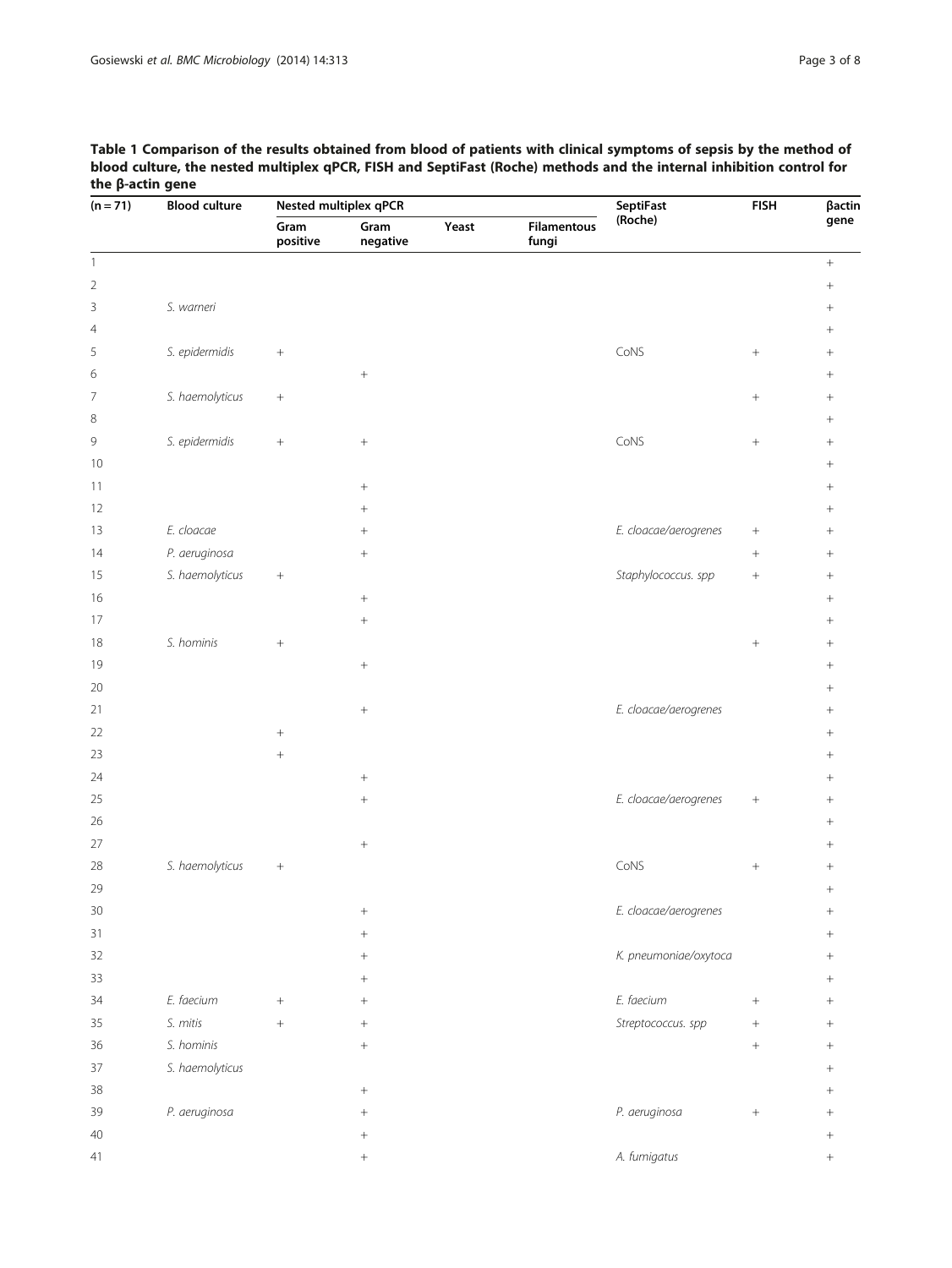| 43<br>$^{+}$<br>S. epidermidis<br>44<br>$^{+}$<br>45<br>$^{+}$<br>46<br>$\! + \!$<br>$\ddot{}$<br>C. albicans<br>C. albicans<br>47<br>$^{+}$<br>48<br>$^{+}$<br>K. pneumoniae/oxytoca<br>49<br>$+$<br>E. cloacae<br>50<br>$^{+}$<br>51<br>$^{+}$<br>52<br>$^{+}$<br>S. hominis<br>53<br>$\! +$<br>$^{+}$<br>S. aureus<br>54<br>$^{+}$<br>$^{+}$<br>$^{+}$<br>55<br>$^{+}$<br>56<br>$^{+}$<br>$^{+}$<br>57<br>$^{+}$<br>$\! +$<br>$^{+}$<br>58<br>$\ddot{}$<br>$^{+}$<br>$^{+}$<br>K. pneumoniae<br>59<br>$^{+}$<br>$+$<br>$^{+}$<br>S. epidermidis<br>60<br>$^{+}$<br>$\! +$<br>$^{+}$<br>$\! + \!\!\!\!$<br>61<br>$+$<br>$^{+}$<br>P. acnes<br>62<br>$\! +$<br>$^{+}$<br>E. cloacae/aerogenes<br>63<br>$\! +$<br>$^{+}$<br>$^{+}$<br>64<br>$^{+}$<br>$+$<br>$^{+}$<br>P. aeruginosa and<br>65<br>$^{+}$<br>S. hominis<br>S. epidermidis<br>66<br>$\! +$<br>$\! + \!$<br>$^{+}$<br>K. pneumoniae<br>K. pneumoniae/oxytoca<br>67<br>$\! +$<br>$\boldsymbol{+}$<br>$^{+}$<br>S. aureus<br>68<br>$^{+}$<br>$^{+}$<br>$^{+}$<br>$^{+}$<br>S. epidermidis<br>69<br>$^{+}$<br>$\begin{array}{c} + \end{array}$<br>$^{+}$<br>70<br>$^{+}$<br>$^{+}$<br>$^{+}$<br>$^{+}$<br>71<br>$\boldsymbol{+}$<br>$^{+}$<br>positive<br>0<br>0<br>$18*$<br>$21*$<br>71<br>$26*$<br>24<br>46<br>51<br>36.6<br>33.8<br>64.8<br>0<br>25.3<br>29.6<br>100<br>$\%$<br>0<br>71.8 | Sensitivity<br>[CFU/ml] | $1x101$ [1] | $1.1x101$ [13] | $1.3x101$ [13] | $8.5x101$ [13] | $3.7x10^1$ [13] | $3x10^0 - 3x10^1$ [28] | $6x10^3$ [14] |           |
|--------------------------------------------------------------------------------------------------------------------------------------------------------------------------------------------------------------------------------------------------------------------------------------------------------------------------------------------------------------------------------------------------------------------------------------------------------------------------------------------------------------------------------------------------------------------------------------------------------------------------------------------------------------------------------------------------------------------------------------------------------------------------------------------------------------------------------------------------------------------------------------------------------------------------------------------------------------------------------------------------------------------------------------------------------------------------------------------------------------------------------------------------------------------------------------------------------------------------------------------------------------------------------------------------------------------------------------------------------|-------------------------|-------------|----------------|----------------|----------------|-----------------|------------------------|---------------|-----------|
|                                                                                                                                                                                                                                                                                                                                                                                                                                                                                                                                                                                                                                                                                                                                                                                                                                                                                                                                                                                                                                                                                                                                                                                                                                                                                                                                                        |                         |             |                |                |                |                 |                        |               |           |
|                                                                                                                                                                                                                                                                                                                                                                                                                                                                                                                                                                                                                                                                                                                                                                                                                                                                                                                                                                                                                                                                                                                                                                                                                                                                                                                                                        |                         |             |                |                |                |                 |                        |               |           |
|                                                                                                                                                                                                                                                                                                                                                                                                                                                                                                                                                                                                                                                                                                                                                                                                                                                                                                                                                                                                                                                                                                                                                                                                                                                                                                                                                        |                         |             |                |                |                |                 |                        |               |           |
|                                                                                                                                                                                                                                                                                                                                                                                                                                                                                                                                                                                                                                                                                                                                                                                                                                                                                                                                                                                                                                                                                                                                                                                                                                                                                                                                                        |                         |             |                |                |                |                 |                        |               |           |
|                                                                                                                                                                                                                                                                                                                                                                                                                                                                                                                                                                                                                                                                                                                                                                                                                                                                                                                                                                                                                                                                                                                                                                                                                                                                                                                                                        |                         |             |                |                |                |                 |                        |               |           |
|                                                                                                                                                                                                                                                                                                                                                                                                                                                                                                                                                                                                                                                                                                                                                                                                                                                                                                                                                                                                                                                                                                                                                                                                                                                                                                                                                        |                         |             |                |                |                |                 |                        |               |           |
|                                                                                                                                                                                                                                                                                                                                                                                                                                                                                                                                                                                                                                                                                                                                                                                                                                                                                                                                                                                                                                                                                                                                                                                                                                                                                                                                                        |                         |             |                |                |                |                 |                        |               |           |
|                                                                                                                                                                                                                                                                                                                                                                                                                                                                                                                                                                                                                                                                                                                                                                                                                                                                                                                                                                                                                                                                                                                                                                                                                                                                                                                                                        |                         |             |                |                |                |                 |                        |               |           |
|                                                                                                                                                                                                                                                                                                                                                                                                                                                                                                                                                                                                                                                                                                                                                                                                                                                                                                                                                                                                                                                                                                                                                                                                                                                                                                                                                        |                         |             |                |                |                |                 |                        |               |           |
|                                                                                                                                                                                                                                                                                                                                                                                                                                                                                                                                                                                                                                                                                                                                                                                                                                                                                                                                                                                                                                                                                                                                                                                                                                                                                                                                                        |                         |             |                |                |                |                 |                        |               |           |
|                                                                                                                                                                                                                                                                                                                                                                                                                                                                                                                                                                                                                                                                                                                                                                                                                                                                                                                                                                                                                                                                                                                                                                                                                                                                                                                                                        |                         |             |                |                |                |                 |                        |               |           |
|                                                                                                                                                                                                                                                                                                                                                                                                                                                                                                                                                                                                                                                                                                                                                                                                                                                                                                                                                                                                                                                                                                                                                                                                                                                                                                                                                        |                         |             |                |                |                |                 |                        |               |           |
|                                                                                                                                                                                                                                                                                                                                                                                                                                                                                                                                                                                                                                                                                                                                                                                                                                                                                                                                                                                                                                                                                                                                                                                                                                                                                                                                                        |                         |             |                |                |                |                 |                        |               |           |
|                                                                                                                                                                                                                                                                                                                                                                                                                                                                                                                                                                                                                                                                                                                                                                                                                                                                                                                                                                                                                                                                                                                                                                                                                                                                                                                                                        |                         |             |                |                |                |                 |                        |               |           |
|                                                                                                                                                                                                                                                                                                                                                                                                                                                                                                                                                                                                                                                                                                                                                                                                                                                                                                                                                                                                                                                                                                                                                                                                                                                                                                                                                        |                         |             |                |                |                |                 |                        |               |           |
|                                                                                                                                                                                                                                                                                                                                                                                                                                                                                                                                                                                                                                                                                                                                                                                                                                                                                                                                                                                                                                                                                                                                                                                                                                                                                                                                                        |                         |             |                |                |                |                 |                        |               |           |
|                                                                                                                                                                                                                                                                                                                                                                                                                                                                                                                                                                                                                                                                                                                                                                                                                                                                                                                                                                                                                                                                                                                                                                                                                                                                                                                                                        |                         |             |                |                |                |                 |                        |               |           |
|                                                                                                                                                                                                                                                                                                                                                                                                                                                                                                                                                                                                                                                                                                                                                                                                                                                                                                                                                                                                                                                                                                                                                                                                                                                                                                                                                        |                         |             |                |                |                |                 |                        |               |           |
|                                                                                                                                                                                                                                                                                                                                                                                                                                                                                                                                                                                                                                                                                                                                                                                                                                                                                                                                                                                                                                                                                                                                                                                                                                                                                                                                                        |                         |             |                |                |                |                 |                        |               |           |
|                                                                                                                                                                                                                                                                                                                                                                                                                                                                                                                                                                                                                                                                                                                                                                                                                                                                                                                                                                                                                                                                                                                                                                                                                                                                                                                                                        |                         |             |                |                |                |                 |                        |               |           |
|                                                                                                                                                                                                                                                                                                                                                                                                                                                                                                                                                                                                                                                                                                                                                                                                                                                                                                                                                                                                                                                                                                                                                                                                                                                                                                                                                        |                         |             |                |                |                |                 |                        |               |           |
|                                                                                                                                                                                                                                                                                                                                                                                                                                                                                                                                                                                                                                                                                                                                                                                                                                                                                                                                                                                                                                                                                                                                                                                                                                                                                                                                                        |                         |             |                |                |                |                 |                        |               |           |
|                                                                                                                                                                                                                                                                                                                                                                                                                                                                                                                                                                                                                                                                                                                                                                                                                                                                                                                                                                                                                                                                                                                                                                                                                                                                                                                                                        |                         |             |                |                |                |                 |                        |               |           |
|                                                                                                                                                                                                                                                                                                                                                                                                                                                                                                                                                                                                                                                                                                                                                                                                                                                                                                                                                                                                                                                                                                                                                                                                                                                                                                                                                        |                         |             |                |                |                |                 |                        |               |           |
|                                                                                                                                                                                                                                                                                                                                                                                                                                                                                                                                                                                                                                                                                                                                                                                                                                                                                                                                                                                                                                                                                                                                                                                                                                                                                                                                                        |                         |             |                |                |                |                 |                        |               |           |
|                                                                                                                                                                                                                                                                                                                                                                                                                                                                                                                                                                                                                                                                                                                                                                                                                                                                                                                                                                                                                                                                                                                                                                                                                                                                                                                                                        |                         |             |                |                |                |                 |                        |               |           |
|                                                                                                                                                                                                                                                                                                                                                                                                                                                                                                                                                                                                                                                                                                                                                                                                                                                                                                                                                                                                                                                                                                                                                                                                                                                                                                                                                        |                         |             |                |                |                |                 |                        |               |           |
|                                                                                                                                                                                                                                                                                                                                                                                                                                                                                                                                                                                                                                                                                                                                                                                                                                                                                                                                                                                                                                                                                                                                                                                                                                                                                                                                                        |                         |             |                |                |                |                 |                        |               |           |
|                                                                                                                                                                                                                                                                                                                                                                                                                                                                                                                                                                                                                                                                                                                                                                                                                                                                                                                                                                                                                                                                                                                                                                                                                                                                                                                                                        |                         |             |                |                |                |                 |                        |               |           |
|                                                                                                                                                                                                                                                                                                                                                                                                                                                                                                                                                                                                                                                                                                                                                                                                                                                                                                                                                                                                                                                                                                                                                                                                                                                                                                                                                        |                         |             |                |                |                |                 |                        |               |           |
|                                                                                                                                                                                                                                                                                                                                                                                                                                                                                                                                                                                                                                                                                                                                                                                                                                                                                                                                                                                                                                                                                                                                                                                                                                                                                                                                                        |                         |             |                |                |                |                 |                        |               |           |
|                                                                                                                                                                                                                                                                                                                                                                                                                                                                                                                                                                                                                                                                                                                                                                                                                                                                                                                                                                                                                                                                                                                                                                                                                                                                                                                                                        |                         |             |                |                |                |                 |                        |               |           |
|                                                                                                                                                                                                                                                                                                                                                                                                                                                                                                                                                                                                                                                                                                                                                                                                                                                                                                                                                                                                                                                                                                                                                                                                                                                                                                                                                        | 42                      |             |                | $\! + \!$      |                |                 |                        |               | $\! + \!$ |

Table 1 Comparison of the results obtained from blood of patients with clinical symptoms of sepsis by the method of blood culture, the nested multiplex qPCR, FISH and SeptiFast (Roche) methods and the internal inhibition control for the β-actin gene (Continued)

CoNS – coagulase negative Staphylococcus.

CFU = Colony Forming Unit.

 $H''$  – positive result.

 $\tilde{\pi}''$  – statistically significant differences in comparison with the nested, multiplex, qPCR (there was no significance between the other methods). Cochran's Q test; p < 0.0001.

The bold data - summary of results.

diagnostics of blood, i.e. culturing and sparse molecular tests, have limitations that only allow the detection of the most common, from the epidemiological point of view, microbial species. In patients recovering from extensive surgical procedures or not fully immunocompetent, bacterial translocation from the gastrointestinal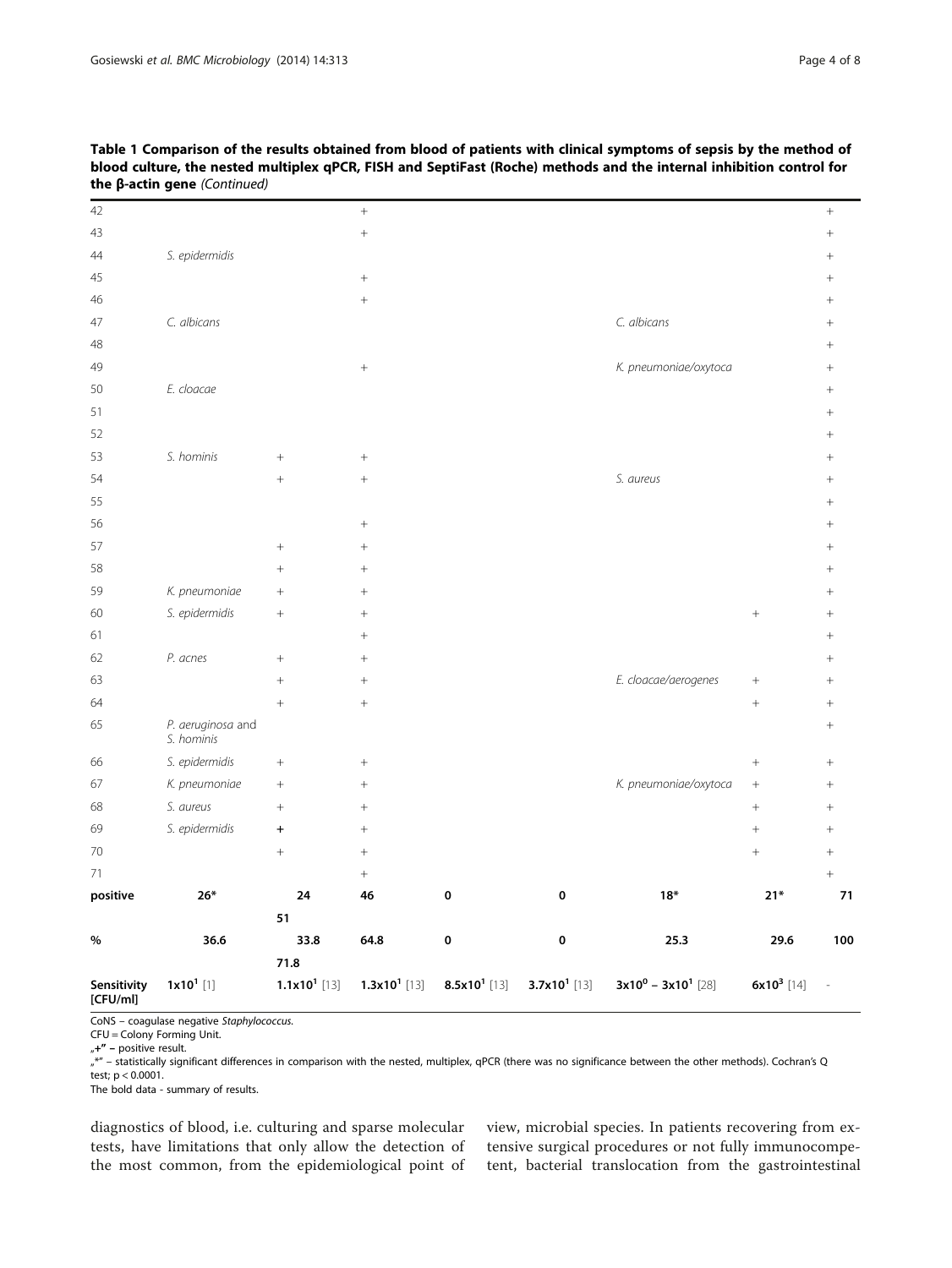<span id="page-4-0"></span>

tract, oral cavity, or from the outside may occur, which we are not able to confirm using commercially available diagnostic methods [\[17,18](#page-6-0)]. The application of nested PCR makes it possible to achieve greater sensitivity, which, in turn, allows considerable increase in the detection of bacteremia, which was showed by Benítez-Páez et al. whose proportion of positive results was 62.5% [[19](#page-6-0)]. According to the researchers, the classic diagnostic methods enable marking of only several percent of bacterial species in the course of bacteremia, while the remaining portion is undetectable [\[19\]](#page-6-0).

With the use of qPCR, all results obtained through the SF kit as regards bacteremia were confirmed, however, it failed for two samples, for which the SF test demonstrated the presence of C. albicans (also corroborated by culture) and A. fumigatus. The developed qPCR did not demonstrate the presence of fungi in any of the studied samples, which may have been caused by difficulties with fungal DNA isolation, probably due to their thick cell wall. On the other hand, fungemia occurs in patients following cardiac surgery in approx. 1% of cases [\[20](#page-6-0)]; hence, the examined group of patients may have been too small to assess the efficiency of qPCR as regards its capability to identify fungi in blood. The indication of the presence of A. *fumigatus* by the SF assay could have been due to contamination, since the occurrence of this species in blood is very rare and correlated mainly with

patients with severe hematologic disorders [\[21](#page-6-0)]. Source of contamination was probably the hospital environment and the contamination might have occurred at the stage of a blood sample taking from the patient or during the investigation of samples in the laboratory.

Until now, the only description of the use of FISH for detection of bacteremia directly in a blood sample was the study presented by our team [\[14](#page-6-0)]; there are, however, numerous studies on the use of FISH for detecting bacteria in blood samples following culture [[9,10,22\]](#page-6-0). The agreement between the traditional blood culture method and the PNA-FISH techniques was approximately 98% in each study, however, it was possible to detect the presence of bacteria in the culture which did not accelerate the process of microbiological diagnostics [[9,10,22\]](#page-6-0). The FISH method made it possible to detect bacteria in 29.6% of samples and all the results were confirmed by qPCR. The SF method did not substantiate the results in 10 cases, which can be explained by the fact that, using FISH, EUB338 probe was used, which was specific for most bacterial species, while SF identified only over a dozen of them [\[16\]](#page-6-0), in contrast to qPCR. FISH is cheaper and easier than SF, therefore, it is suitable as rapid screening of blood samples in patients with suspected sepsis.

The sensitivity of methods used to detection of microorganisms in the blood, expressed in CFU/ml units was presented in Table [1](#page-2-0). According to Jamal and colleague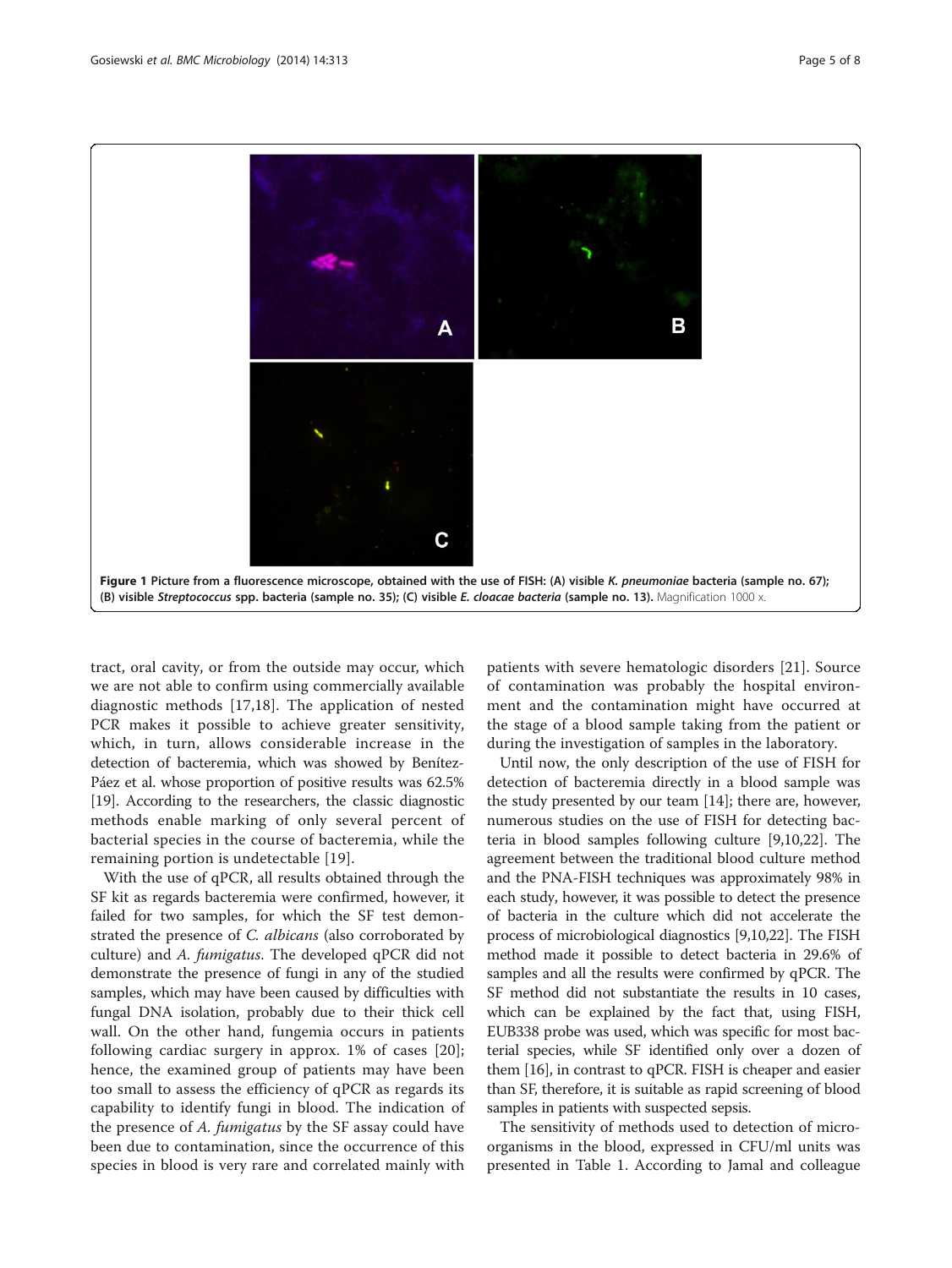blood culture method was able to detect microbial cells at level  $1 \times 10^2$  CFU/ml [[1\]](#page-6-0) as for Nested, multiplex, qPCR (Table [1\)](#page-2-0) [[13\]](#page-6-0). On the other hand, blood culture allowed to detect the presence of microorganisms in 36% of samples compared to 71% in the PCR method. Those difference probably results from the fact that the bacteria in the blood were inhibited by the immune system or used antibiotics which reduced the chances of their multiplication in a culture medium. PCR methods detected their DNA only.

## Conclusions

Molecular diagnosis of sepsis is becoming imperative on account of the fact that microbiological cultures are insufficient as regards their sensitivity and promptness. The qPCR and FISH methods, which were described in this study, may constitute an alternative to blood cultures and to the few commercially available molecular assays since they allow the detection of the majority of microbial species and qPCR enables their detection in a greater number of samples than the SF test. FISH made it possible to find microbes in a blood sample even before its culture.

#### Methods

#### Blood samples

71 blood samples were taken from patients with clinical symptoms of sepsis, hospitalized in the John Paul II Hospital in Krakow at The Ward of Anesthesiology and Intensive Care. Blood samples were drawn into 4-ml Vacutainer K3E (BectonDickinson) test tubes. Patients were enrolled into the study according to the SIRS criteria [[23](#page-6-0)].

#### Ethics statement and participants

The research was granted approval by the local Bioethics Committee of the Jagiellonian University (KBET/94/B/ 2009). Written informed consent was obtained from participants before their enrollment in the study.

## Blood culture

The blood culture was carried out in the John Paul II Hospital in Krakow in the Microbiology Department using BacT/ALERT<sup>®</sup> 3D apparatus (bioMérieux).

## Nested multiplex qPCR (qPCR) amplification

## The method for microbial DNA isolation from blood

Microbial DNA was isolated from 1.5-ml blood samples according to the method described by Gosiewski et al. with the employment of a ready-to-use Blood Mini (A&A Biotechnology) [\[6](#page-6-0)].

#### DNA purity and concentration

The concentration and purity of total DNA isolates in the samples were measured spectrophotometrically at

wavelengths of  $A_{260}$  and  $A_{280}$ . It was performed in a NanoDrop machine (Thermo Scientific).

## PCR amplification

All the processes of DNA amplification were performed with the use of the real-time PCR method (qPCR) in a CFX96 thermal cycler (BioRad) by employing speciesspecific primers and TaqMan probes (Genomed) according to procedure designed by Gosiewski et al. [[13](#page-6-0)]. Additionally, in every sample of DNA isolated from blood, β-actin gene detection was performed in order to check whether rtPCR inhibition takes place; SYBR®- Green JumpStart Taq ReadyMix (Sigma) was used for that purpose [[24\]](#page-6-0).

## FISH method

200 μl of blood was prepared according to procedure described by Gosiewski and colleagues using ammonium chloride solution (ICN Biomedicals), as in the case of preparing blood samples for DNA isolation, until a pale pink pellet was obtained [\[6](#page-6-0)]. The pellet was suspended in 20 μl of sterile deionized water from which 10 μl was transferred onto SuperFrost®Plus (Menzel–Glaser) microscope slide. The preparation was fixed with 500 μl of 4% paraformaldehyde (Sigma) solution for 20 min at 4°C. Then, the preparation was washed with PBS and poured over with 2 ml of 96% methanol (POCh) for 15 min at −20°C. Further, methanol was washed off with warm (37°C) PBS solution and placed on 20 μl of diluted solution of lysozyme (1 mg/ml) (Sigma) and lysostaphin (0.05 mg/ml) (Sigma) for 5 min at 37°C. Hybridization was performed with the use of probes (Genomed) labeled with fluorochromes at 5′ ends, targeted at the 16S rRNA: Staphylococcus STA probe was used (CY3-5′ – TCC TCC ATA TCT CTG CGC 3′) [\[25\]](#page-6-0); Enterobacteriaceae, ENT183 probe (CY3-5′ – CTC TTT GGT CTT GCG ACG- 3′) [[26](#page-6-0)]; for all bacteria, EUB338 probe was used (FITC-5′ – GCT GCC TCC CGT AGG AGT - 3′-FITC) [[27](#page-7-0)]. 5 μl of EUB338 and STA or ENT183 probes solution (50 ng/ $\mu$ l) was mixed with 40  $\mu$ l of hybridization buffer: 20 mM Tris HCl pH 7.2 (Sigma); 0.9 M NaCl (Serva); 0,1% SDS (Serva) heated to 50°C. The resulting solution was transferred onto the preparation and placed at 50°C in a humid chamber for 2 h. Afterwards, the probe was washed off with warm hybridization buffer, except SDS and the preparation was stained with DAPI (4′,6-diamidino-2-phenylindole) (Sigma) 15 μg/ml for 3 min. The stained preparation was thoroughly washed with sterile distilled water and dried in the dark. The specimen was viewed using BX51 fluorescence microscope (Olympus) and F-View camera (Olympus). The resulting image was analyzed using AnalySYS (Soft Imaging) software.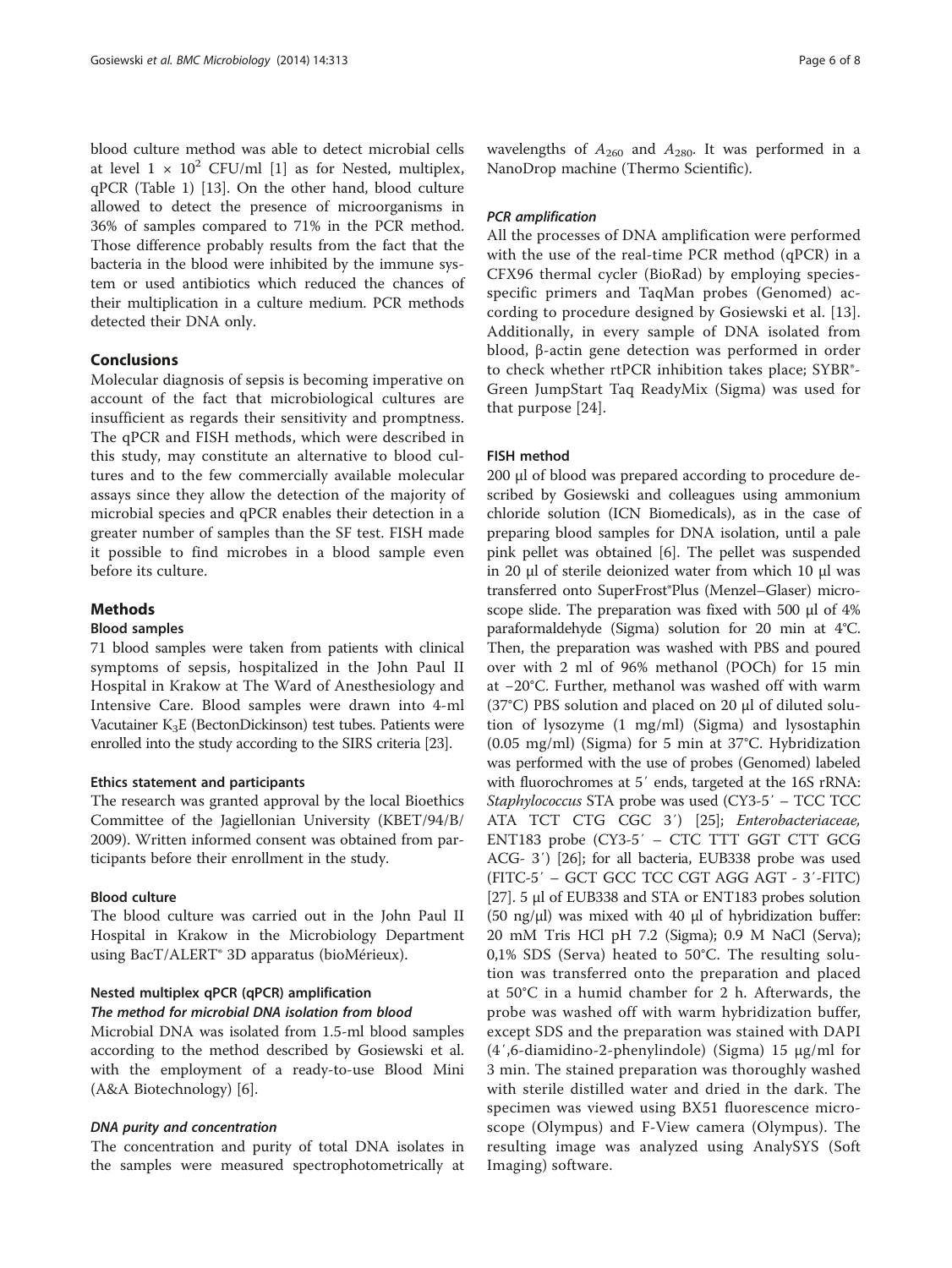#### <span id="page-6-0"></span>SeptiFast (Roche) analysis

DNA isolation, PCR amplification, and analysis of the resulting data were conducted in the Department of Microbiology of the University Hospital in Kraków, according to the protocol supplied by the manufacturer and with the use of Roche software.

#### **Statistics**

The discrepancies between the methods as regards their ability to detect microorganisms was studied using Cochran's Q test (Gretl software ver. 1.9.4.). P value of <0.05 was taken as statistically significant.

#### Competing interests

The authors declare that they have no competing interests.

#### Authors' contributions

TG was involved in protocol development for qPCR and FISH, researched literature and conceived the study and wrote the first draft of the manuscript; AF - patient recruitment; AS - DNA isolation and qPCR; AK – SeptiFast analysis; AP – FISH analysis; JK – DNA isolation for SeptiFast; RD – patient recruitment; MB - data analysis. All authors read and approved the final manuscript.

#### Acknowledgements

Special thanks to Kamila Piątek and Anna Mordel for their help with blood samples testing using SeptiFast.

Language translation: Owen Atkins.

This study was supported by the Polish Ministry of Science and Higher Education within the framework of a project grant N N401 006739.

#### Author details

<sup>1</sup>Department of Bacteriology, Microbial Ecology and Parasitology, Chair of Microbiology Jagiellonian University Medical College, Czysta 18 Str., 31-121 Krakow, Poland. <sup>2</sup>Department Epidemiology of Infection, Chair of Microbiology Jagiellonian University Medical College, Czysta 18 Str., 31-121 Krakow, Poland. <sup>3</sup>Intensive Care Unit of the Cardiac Surgery Department, The John Paul II Hospital in Krakow, Pradnicka 80 Str., 31-202 Krakow, Poland. 4 Department of Microbiology of the University Hospital in Krakow, Kopernika 19 Str., 31-501 Krakow, Poland. <sup>5</sup>Department of Anesthesiology and Intensive Care, Jagiellonian University, Medical College, Kopernika 17 Str., 31-501 Krakow, Poland.

#### Received: 1 September 2014 Accepted: 26 November 2014 Published online: 11 December 2014

#### References

- Jamal W, Tamaray G, Pazhoor A, Rotimi VO: Comparative evaluation of BacT/ALERT 3D and BACTEC systems for the recovery of pathogens causing bloodstream infections. Med Princ Pract 2006, 15:223–227.
- 2. Loonen AJM, Wolffs PFG, Bruggeman CA, van den Brule AJC: Developments for improved diagnosis of bacterial bloodstream infections. Eur J Clin Microbiol Infect Dis 2014, 33:1687–1702.
- Burdino E, Ruggiero T, Allice T, Milia MG, Gregori G, Milano R, Cerutti F, De Rosa FG, Manno E, Caramello P, Di Perri G, Ghisetti V: Combination of conventional blood cultures and the SeptiFast molecular test in patients with suspected sepsis for the identification of bloodstream pathogens. Diagn Microbiol Infect Dis 2014, 79:287–292.
- 4. Schreiber J, Nierhaus A, Braune SA, de Heer G, Kluge S: Comparison of three different commercial PCR assays for the detection of pathogens in critically ill sepsis patients. Med Klin Intensivmed Notfmed 2013, 108:311–318.
- Leitner E, Kessler HH: Broad-range PCR for the identification of bacterial and fungal pathogens from blood: a sequencing approach. Methods Mol Biol 2015, 1237:129–138.
- 6. Gosiewski T, Szała L, Pietrzyk A, Brzychczy-Włoch M, Heczko PB, Bulanda M: Comparison of methods for isolation of bacterial and fungal DNA from human blood. Curr Microbiol 2014, 68:149–155.
- 7. Schrader C, Schielke A, Ellerbroek L, Johne R: PCR inhibitors occurrence, properties and removal. J Appl Microbiol 2012, 113:1014–1026.
- 8. Skvarc M, Stubljar D, Rogina P, Kaasch AJ: Non-culture-based methods to diagnose bloodstream infection: Does it work? Eur J Microbiol Immunol (Bp) 2013, 3:97–104.
- 9. Calderaro A, Martinelli M, Motta F, Larini S, Arcangeletti MC, Medici MC, Chezzi C, De Conto F: Comparison of peptide nucleic acid fluorescence in situ hybridization assays with culture-based matrix-assisted laser desorption/ionization-time of flight mass spectrometry for the identification of bacteria and yeasts from blood cultures and cerebrospina. Clin Microbiol Infect 2013, 20:O468–O475.
- 10. Farina C, Perin S, Andreoni S, Conte M, Fazii P, Lombardi G, Manso E, Morazzoni C, Sanna S: Evaluation of the peptide nucleic acid fluorescence in situ hybridisation technology for yeast identification directly from positive blood cultures: an Italian experience. Mycoses 2012, 55:388–392.
- 11. Schieffer KM, Tan KE, Stamper PD, Somogyi A, Andrea SB, Wakefield T, Romagnoli M, Chapin KC, Wolk DM, Carroll KC: Multicenter evaluation of the Sepsityper<sup>TM</sup> extraction kit and MALDI-TOF MS for direct identification of positive blood culture isolates using the BD BACTEC<sup>TM</sup> FX and VersaTREK(<sup>®</sup>) diagnostic blood culture systems. J Appl Microbiol 2014, 116:934–941.
- 12. Daniels R: Surviving the first hours in sepsis: getting the basics right (an intensivist's perspective). J Antimicrob Chemother 2011, 66(Suppl 2):11–23.
- 13. Gosiewski T, Jurkiewicz-Badacz D, Sroka A, Brzychczy-Włoch M, Bulanda M: A novel, nested, multiplex, real-time PCR for detection of bacteria and fungi in blood. BMC Microbiol 2014, 14:144.
- 14. Gosiewski T, Pietrzyk A, Brzychczy-Wloch M, Heczko P: Use of PCR and FISH methods for rapid identification of bacterial bloodstream infections. Ann Acad Med Siles 2011, 65:14–22.
- 15. Liesenfeld O, Lehman L, Hunfeld K-P, Kost G: Molecular diagnosis of sepsis: new aspects and recent developments. Eur J Microbiol Immunol (Bp) 2014,  $4:1-25$
- 16. Chang S-S, Hsieh W-H, Liu T-S, Lee S-H, Wang C-H, Chou H-C, Yeo YH, Tseng C-P, Lee C-C: Multiplex PCR system for rapid detection of pathogens in patients with presumed sepsis - a systemic review and meta-analysis. PLoS One 2013, 8:e62323.
- 17. Aboelatta YA, Abd-Elsalam AM, Omar AH, Abdelaal MM, Farid AM: Selective digestive decontamination (SDD) as a tool in the management of bacterial translocation following major burns. Ann Burns Fire Disasters 2013, 26:182–188.
- 18. Samet A, Sledzińska A, Krawczyk B, Hellmann A, Nowicki S, Kur J, Nowicki B: Leukemia and risk of recurrent Escherichia coli bacteremia: genotyping implicates E. coli translocation from the colon to the bloodstream. Eur J Clin Microbiol Infect Dis 2013, 32:1393–1400.
- 19. Benítez-Páez A, Álvarez M, Belda-Ferre P, Rubido S, Mira A, Tomás I: Detection of transient bacteraemia following dental extractions by 16S rDNA pyrosequencing: a pilot study. PLoS One 2013, 8:e57782.
- 20. Pasero D, De Rosa FG, Rana NK, Fossati L, Davi A, Rinaldi M, Di Perri G, Ranieri VM: Candidemia after cardiac surgery in the intensive care unit: an observational study. Interact Cardiovasc Thorac Surg 2011, 12:374–378.
- 21. Mancini N, Clerici D, Diotti R, Perotti M, Ghidoli N, De Marco D, Pizzorno B, Emrich T, Burioni R, Ciceri F, Clementi M: Molecular diagnosis of sepsis in neutropenic patients with haematological malignancies. J Med Microbiol 2008, 57(Pt 5):601–604.
- 22. Parcell BJ, Orange GV: PNA-FISH assays for early targeted bacteraemia treatment. J Microbiol Methods 2013, 95:253–255.
- 23. Levy MM, Fink MP, Marshall JC, Abraham E, Angus D, Cook D, Cohen J, Opal SM, Vincent J-L, Ramsay G: SCCM/ESICM/ACCP/ATS/SIS international sepsis definitions conference. Intensive Care Med 2001, 2003(29):530–538.
- 24. Valle DL Jr, Andrade JI, Cabrera EC, Rivera WL: Evaluation of buffy coat 16S rRNA PCR, buffy coat culture and whole blood PCR for detection of bacteraemia. Mem Inst Oswaldo Cruz 2010, 105:117–122.
- 25. Kempf VA, Trebesius K, Autenrieth IB: Fluorescent In situ hybridization allows rapid identification of microorganisms in blood cultures. J Clin Microbiol 2000, 38:830–838.
- 26. Friedrich U, Van Langenhove H, Altendorf K, Lipski A: Microbial community and physicochemical analysis of an industrial waste gas biofilter and design of 16S rRNA-targeting oligonucleotide probes. Environ Microbiol 2003, 5:183–201.